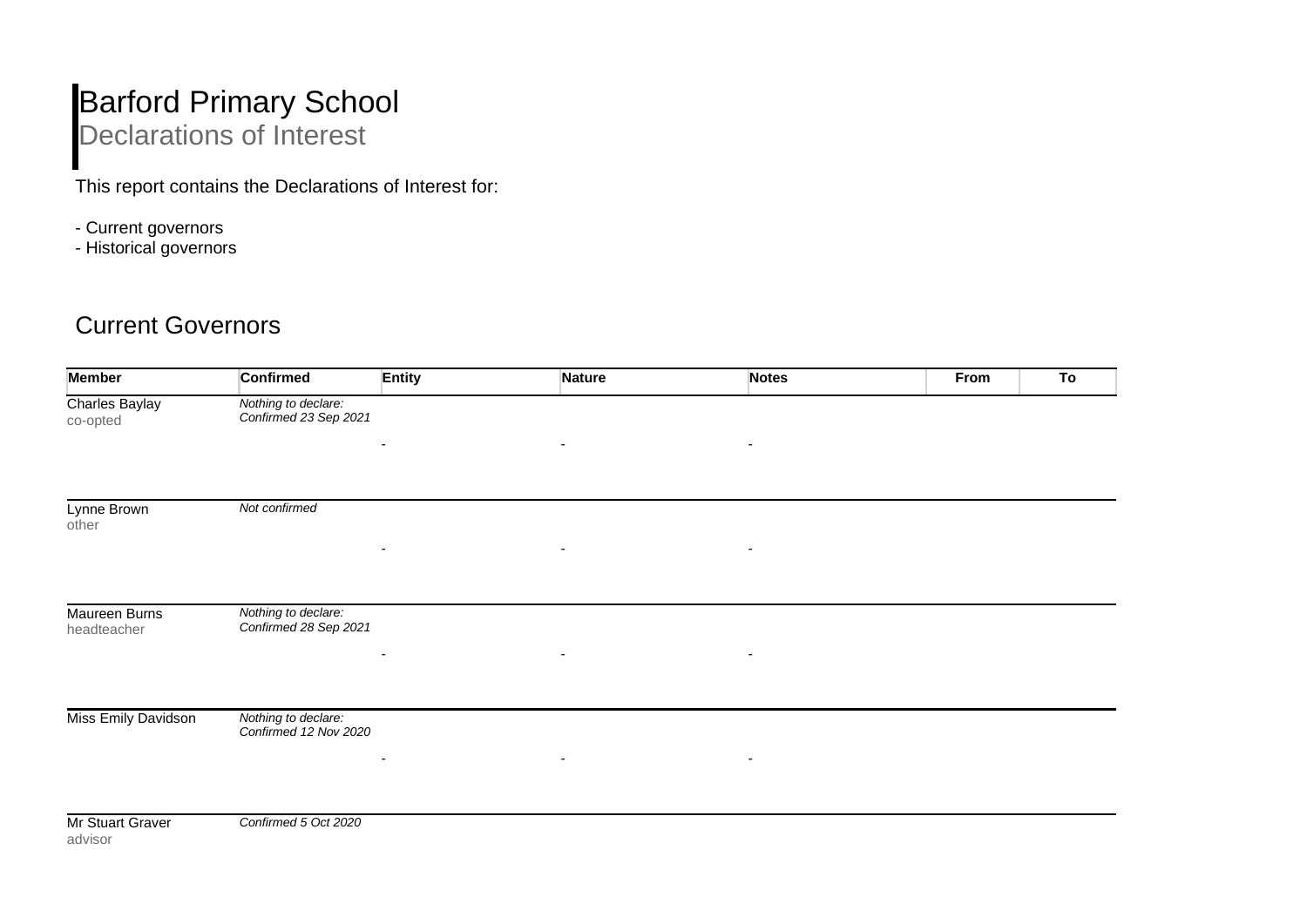|                                                        |                                              | St Edmunds Academy              | Wife is Head         |  |           |
|--------------------------------------------------------|----------------------------------------------|---------------------------------|----------------------|--|-----------|
|                                                        |                                              | St Mary Federation              | Vice Chair of IEB    |  | 01 Feb 20 |
|                                                        |                                              |                                 |                      |  |           |
|                                                        |                                              | St Mary Federation              | Vice Chair of IEB    |  |           |
|                                                        |                                              |                                 |                      |  |           |
|                                                        |                                              | Watlington CP                   | Adviser to Gov Board |  |           |
| Mrs Sara Harrold                                       | Nothing to declare:<br>Confirmed 28 Sep 2021 |                                 |                      |  |           |
| co-opted                                               |                                              |                                 |                      |  |           |
|                                                        |                                              |                                 |                      |  |           |
| Mrs Anya Mitchell<br>authority                         | Nothing to declare:<br>Confirmed 22 Sep 2021 |                                 |                      |  |           |
|                                                        |                                              |                                 |                      |  |           |
|                                                        |                                              |                                 |                      |  |           |
| Mr Craig Pym<br>co-opted                               | Nothing to declare:<br>Confirmed 27 Sep 2021 |                                 |                      |  |           |
|                                                        |                                              |                                 |                      |  |           |
|                                                        |                                              |                                 |                      |  |           |
| Ruth Turner<br>parent                                  | Nothing to declare:<br>Confirmed 23 Sep 2021 |                                 |                      |  |           |
|                                                        |                                              |                                 |                      |  |           |
|                                                        |                                              |                                 |                      |  |           |
| Rev Dr Tim Weatherstone Confirmed by Emily<br>co-opted | Davidson on 4 Oct 2021                       |                                 |                      |  |           |
|                                                        |                                              | Barnham Broom Primary<br>School | Governor             |  | 15 Feb 17 |
| Mrs Alice Whittingham                                  | Confirmed 29 Sep 2021                        |                                 |                      |  |           |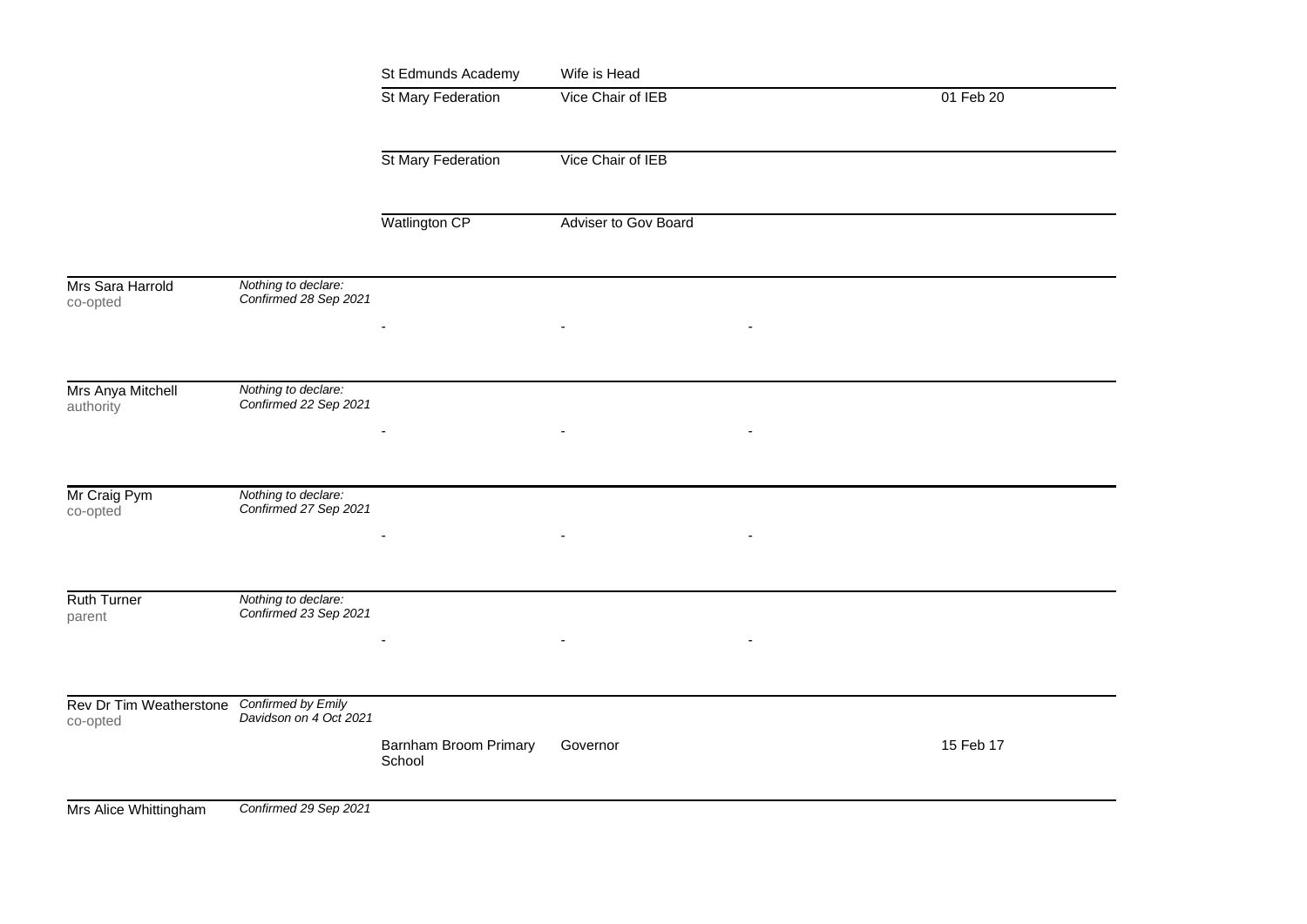| not likely to have any impact<br>on school, but other<br>departments of Morgan |  |  |
|--------------------------------------------------------------------------------|--|--|
|--------------------------------------------------------------------------------|--|--|